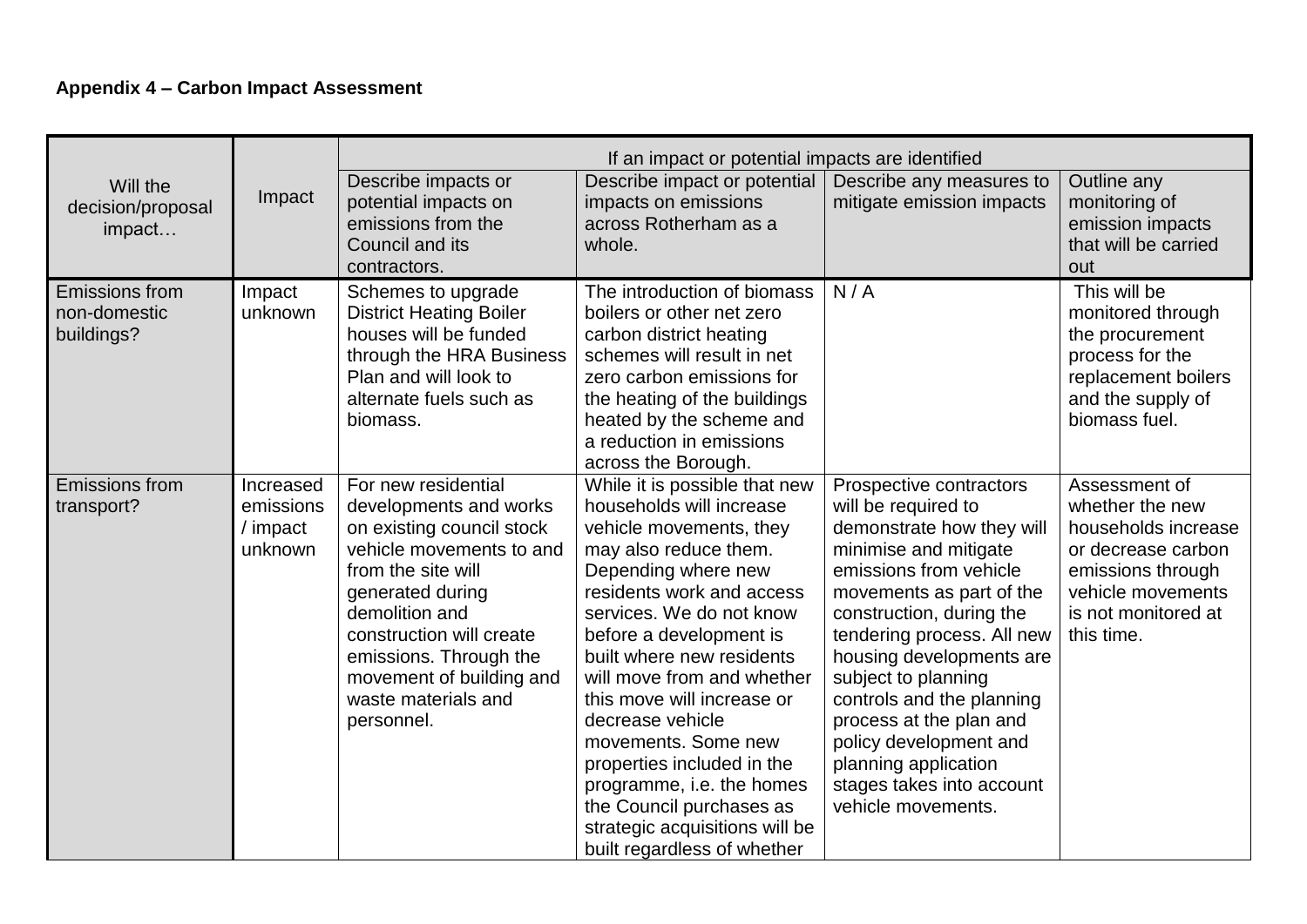|                                                                        |                        |                                                                                                                                                                                                                                                         | the Council purchases them<br>or not.                                                                                                                                                                                                                                                                                             |                                                                                                                                                                                                                                                                                                                                                                                                                                                                                                                   |                                                                                                                                                                                                                                                                  |
|------------------------------------------------------------------------|------------------------|---------------------------------------------------------------------------------------------------------------------------------------------------------------------------------------------------------------------------------------------------------|-----------------------------------------------------------------------------------------------------------------------------------------------------------------------------------------------------------------------------------------------------------------------------------------------------------------------------------|-------------------------------------------------------------------------------------------------------------------------------------------------------------------------------------------------------------------------------------------------------------------------------------------------------------------------------------------------------------------------------------------------------------------------------------------------------------------------------------------------------------------|------------------------------------------------------------------------------------------------------------------------------------------------------------------------------------------------------------------------------------------------------------------|
| <b>Emissions from</b><br>waste, or the<br>quantity of waste<br>itself? | Increased<br>emissions | Construction and works on<br>existing Council stock will<br>generate waste materials<br>through demolition,<br>exporting of materials from<br>groundworks and waste<br>construction materials.                                                          | Although new households<br>may not necessarily mean<br>more people living in the<br>Borough, they are likely to<br>create a small increase in<br>the overall volume of waste<br>created and in the distance<br>travelled by waste<br>collection vehicles.                                                                         | Prospective contractors<br>will be required to<br>demonstrate how they will<br>minimise and mitigate<br>vehicle emissions from<br>the movement of waste,<br>during the tendering<br>process. This will include<br>the recycling / re use of<br>materials on site where<br>possible.                                                                                                                                                                                                                               | Unknown.                                                                                                                                                                                                                                                         |
| <b>Emissions from</b><br>housing and<br>domestic buildings?            | Impact<br>unknown      | Housing refurbishment<br>and new build schemes<br>that may be funded from<br>resources within the HRA<br><b>Business Plan may</b><br>contribute to reducing<br>emissions.<br>Council will result in no<br>direct emissions increase<br>for the council. | Housing refurbishment and<br>new build schemes that<br>may be funded from<br>resources within the HRA<br><b>Business Plan may</b><br>contribute to reducing<br>emissions.<br>Equally new build housing<br>built as part of the<br>programme will increase<br>emissions from the heating<br>and lighting of the new<br>properties. | In designing<br>refurbishment schemes<br>and new build property<br>the Housing service will<br>use technologies that<br>have lower carbon<br>emissions where cost<br>effective and practicable.<br>Refurbishment which<br>focus on retrofitting for<br>carbon emissions<br>reduction will generally<br>aim to achieve at least<br>EPC level "C"<br>The Council will ensure<br>that the new homes are<br>high quality, energy<br>efficient and able to meet<br>the challenge of climate<br>change, irrespective of | <b>The Housing Service</b><br>monitor the Energy<br>Performance rating<br>for all its housing<br>stock.<br>The energy<br>performance of new<br>buildings will be<br>monitored once<br>occupied to ensure<br>that the stated<br>performance<br>standards are met. |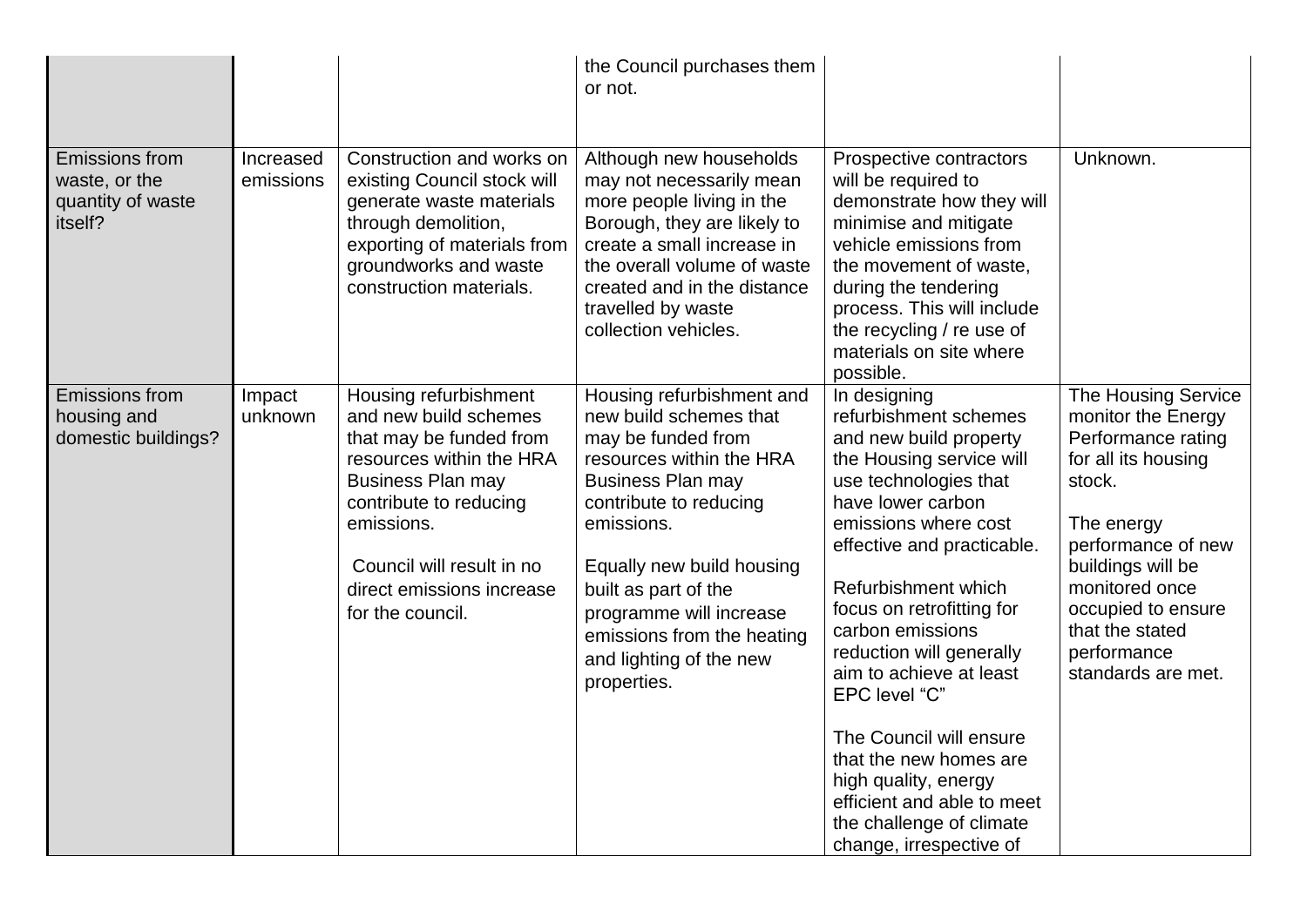|                                                              |                              |                                                                                                                                                                                                                                                                                                                                                                            |                                                                                                                                                                                                            | tenure. This means<br>aiming to build to net zero<br>standards where<br>economically viable and at<br>least to the Governments<br>proposed 2025 "New<br>Homes Standard" (75% -<br>80% reduction compared<br>to 2020 standards.<br>The use of modern<br>methods of construction<br>will be considered for all<br>new schemes, where<br>value for money can be<br>demonstrated as well as<br>carbon reduction.                                                                  |                                                                                                        |
|--------------------------------------------------------------|------------------------------|----------------------------------------------------------------------------------------------------------------------------------------------------------------------------------------------------------------------------------------------------------------------------------------------------------------------------------------------------------------------------|------------------------------------------------------------------------------------------------------------------------------------------------------------------------------------------------------------|-------------------------------------------------------------------------------------------------------------------------------------------------------------------------------------------------------------------------------------------------------------------------------------------------------------------------------------------------------------------------------------------------------------------------------------------------------------------------------|--------------------------------------------------------------------------------------------------------|
| <b>Emissions from</b><br>construction and/or<br>development? | Increase<br>in.<br>emissions | There would be some<br>emissions from the<br>construction of new build<br>housing and refurbishment<br>works, although the<br>environmental impact of<br>schemes would be<br>monitored through the<br>procurement process and<br>site waste management<br>plans.<br>It is possible that some<br>mature trees will be<br>removed as part of the<br>development of new sites | Some of the building<br>materials will be<br>manufactured within the<br>Borough.<br>Removal of trees without<br>replacement could,<br>depending how they are<br>disposed of, increase<br>carbon emissions. | In designing schemes, the<br>Council service would<br>seek to reduce emissions<br>via contractors using<br>electric vehicles and<br>specific components that<br>have a lower carbon<br>emissions that previous<br>items.<br>For refurbishment<br>schemes, emissions from<br>the construction and<br>refurbishment of<br>properties could be offset<br>by the reduction in carbon<br>emissions from newly<br>installed components<br>having lower or zero<br>carbon emissions. | This will be<br>monitored through<br>the procurement<br>process and site<br>waste management<br>plans. |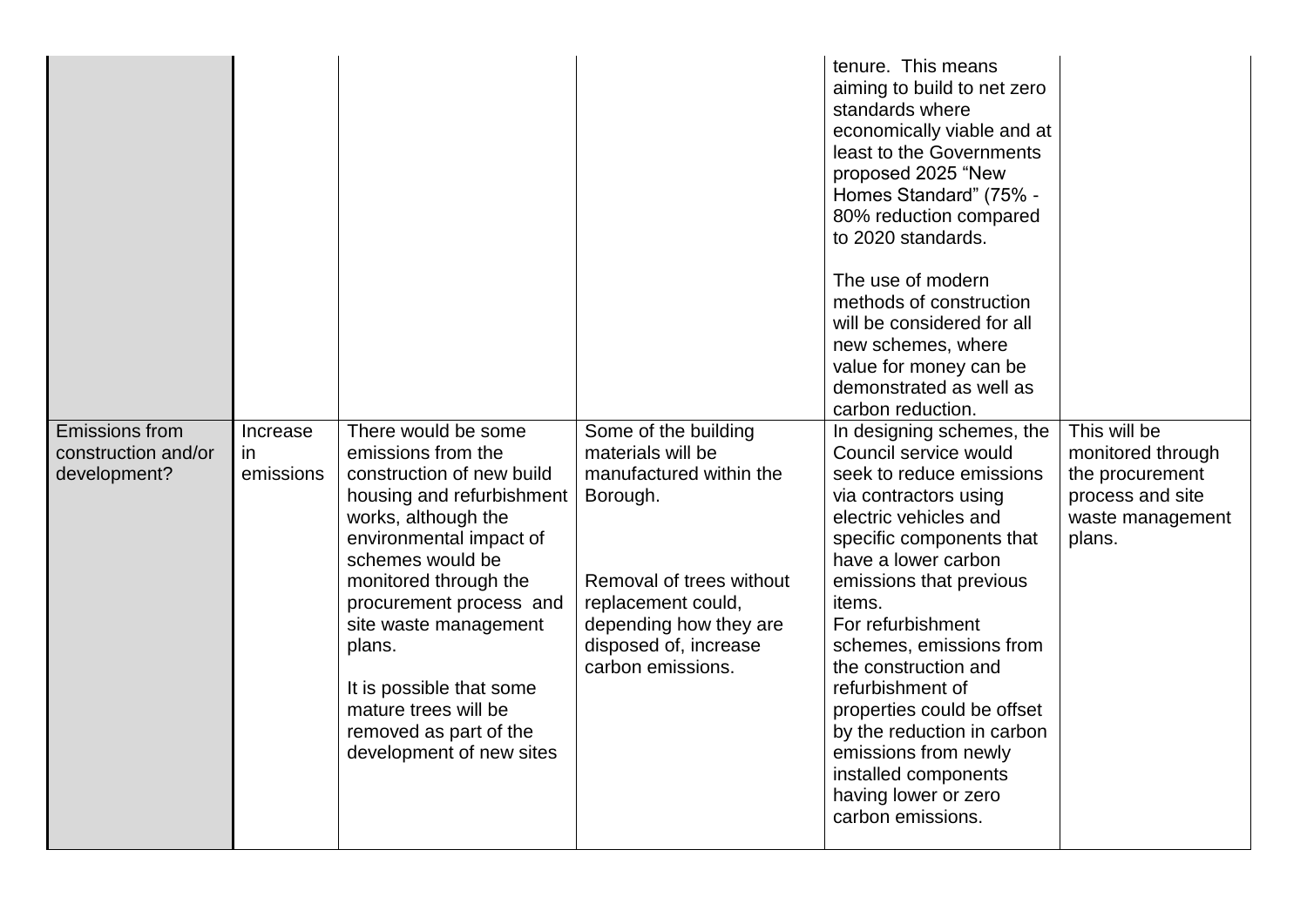|                       |           |                                                 |                                                                                                             | For new build schemes<br>the use of modern<br>methods of construction<br>will be considered for all<br>new schemes, where<br>value for money can be<br>demonstrated as well as<br>carbon reduction.<br>Where trees are present<br>on a development site<br>they will be<br>retained.where possible.<br>The planning process<br>deals with protection of<br>trees on development<br>sites and where it allows<br>their removal usually<br>requires equivalent or<br>better replacement. |                           |
|-----------------------|-----------|-------------------------------------------------|-------------------------------------------------------------------------------------------------------------|----------------------------------------------------------------------------------------------------------------------------------------------------------------------------------------------------------------------------------------------------------------------------------------------------------------------------------------------------------------------------------------------------------------------------------------------------------------------------------------|---------------------------|
| Carbon capture        | Reduce    | The HRA Business plan                           | Emissions could be                                                                                          | In designing schemes, the                                                                                                                                                                                                                                                                                                                                                                                                                                                              | Ongoing air quality       |
| (e.g. through trees)? | emissions | identifies funding for<br>environmental schemes | reduced by more tree<br>planting across HRA land.                                                           | Council service would<br>seek to reduce emissions                                                                                                                                                                                                                                                                                                                                                                                                                                      | monitoring by<br>highways |
|                       |           | which may include tree                          |                                                                                                             |                                                                                                                                                                                                                                                                                                                                                                                                                                                                                        |                           |
|                       |           | planting that would                             |                                                                                                             |                                                                                                                                                                                                                                                                                                                                                                                                                                                                                        |                           |
|                       |           | capture carbon emissions.                       |                                                                                                             |                                                                                                                                                                                                                                                                                                                                                                                                                                                                                        |                           |
|                       |           |                                                 | Identify any emission impacts associated with this decision that have not been covered by the above fields: |                                                                                                                                                                                                                                                                                                                                                                                                                                                                                        |                           |
| N/A                   |           |                                                 |                                                                                                             |                                                                                                                                                                                                                                                                                                                                                                                                                                                                                        |                           |
|                       |           |                                                 |                                                                                                             |                                                                                                                                                                                                                                                                                                                                                                                                                                                                                        |                           |
|                       |           |                                                 |                                                                                                             |                                                                                                                                                                                                                                                                                                                                                                                                                                                                                        |                           |
|                       |           |                                                 |                                                                                                             |                                                                                                                                                                                                                                                                                                                                                                                                                                                                                        |                           |